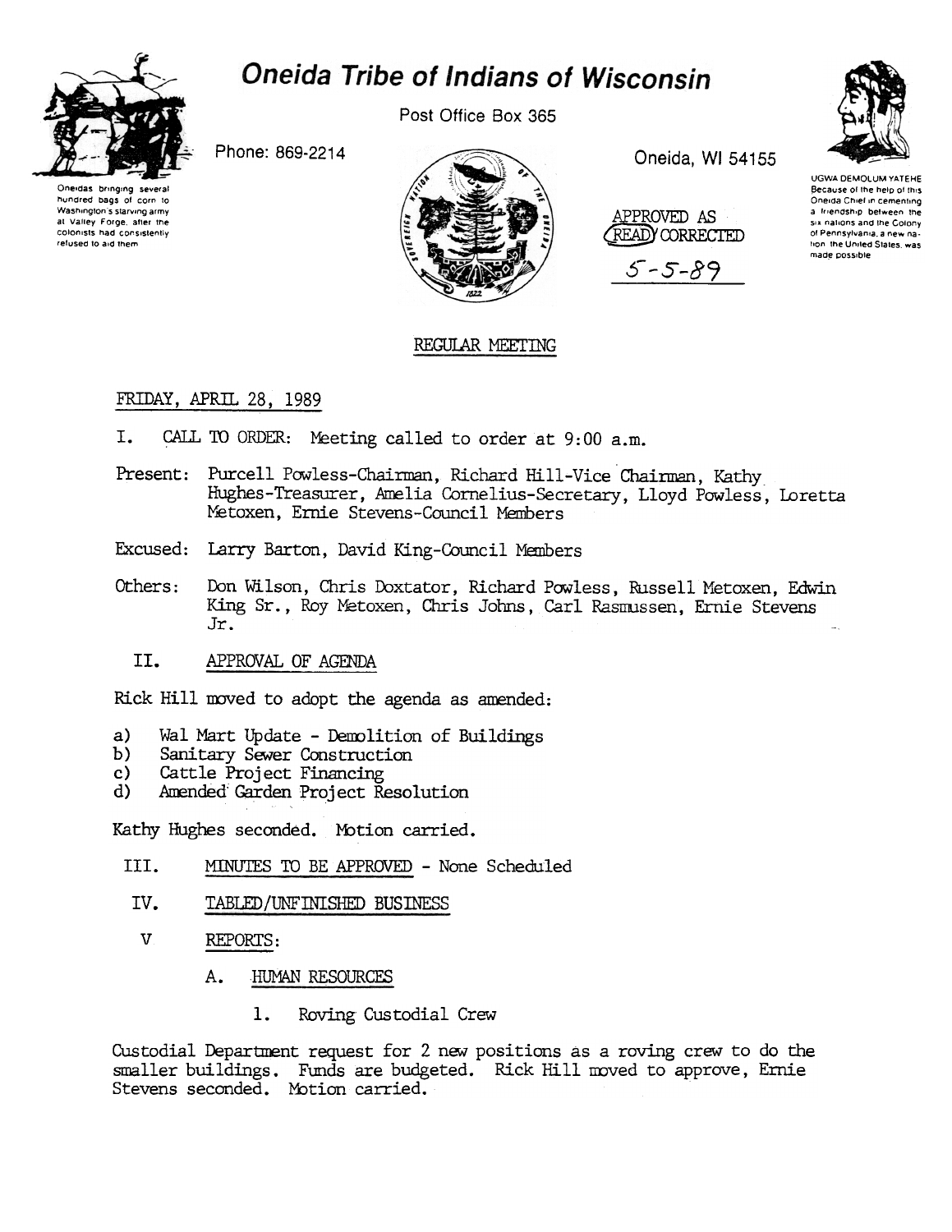ONEIDA TRIBE OF INDIANS OF WISCONSIN REGULAR MEETING - APRIL 28, 1989  $Page 2$ 

REPORTS (Continued)

2. Plumbing Dept. Request for Labor Pool

Plumbing Department request for establishing a plumbing labor pool of plumbers, plumber's helpers, and laborers as temporary workers. Funding to come from projects. Ernie Stevens moved to approve, Amelia Cornelius seconded. Motion carried.

#### VI. NEW BUSmESS

- A. RESOLUTIONS
	- Community Options Program Resolution  $#4-28-89-B$  Debbie 1. Doxtator

WHEREAS, the Oneida Tribe of Indians of Wisconsin is extremely concerned and supportive of the health and welfare of its members, and

WHEREAS, the Oneida Tribe of Indians of Wisconsin has acknowledged the need for a Community Options Program to serve Frail Elderly, Chronically Mentally Ill, Developmentally Disabled, Physically Disabled, and Chemically Dependent persons, and

WHEREAS, the Oneida Tribe of Indians of Wisconsin desires to implement a program that will neet this need.

NOW, THEREFORE BE IT RESOLVED: that the Oneida Community Options Program Planning Team is hereby authorized and directed to submit a letter of intent for the Community Options Program to the State of Wisconsin's Division of Community Services, Department of Health and Human Services, and

BE IT FURTHER RESOLVED: that the Planning Team request a written reply on this matter no later than July 15, 1989.

WHEREAS, the Oneida Parish Hall was established in the 1800's for use as a conmunity build~, and -

WHEREAS, the Parish Hall was used to conduct General Tribal Council meetings and other community events, and

WHEREAS, the Parish Hall has fallen into disrepair because of the lack of funds, and

WHEREAS, the Oneida Tribe could assist in the restoration and maintenance of the Parish Hall.

2. Resolution  $\frac{4}{28-89}$ -C Title of the Parish Hall WHEREAS, the Oneida Parish Hall was established in the 1800's for community building, and<br>MHEREAS, the Parish Hall was used to conduct General Tribal Counciend other c NOW, THEREFORE BE IT RESOLVED: that the Oneida Business Committee request the Vestry of the Holy Apostles Church to give title of the Parish Hall with 2 acres of land to the Oneida Tribe for restoration and maintenance, and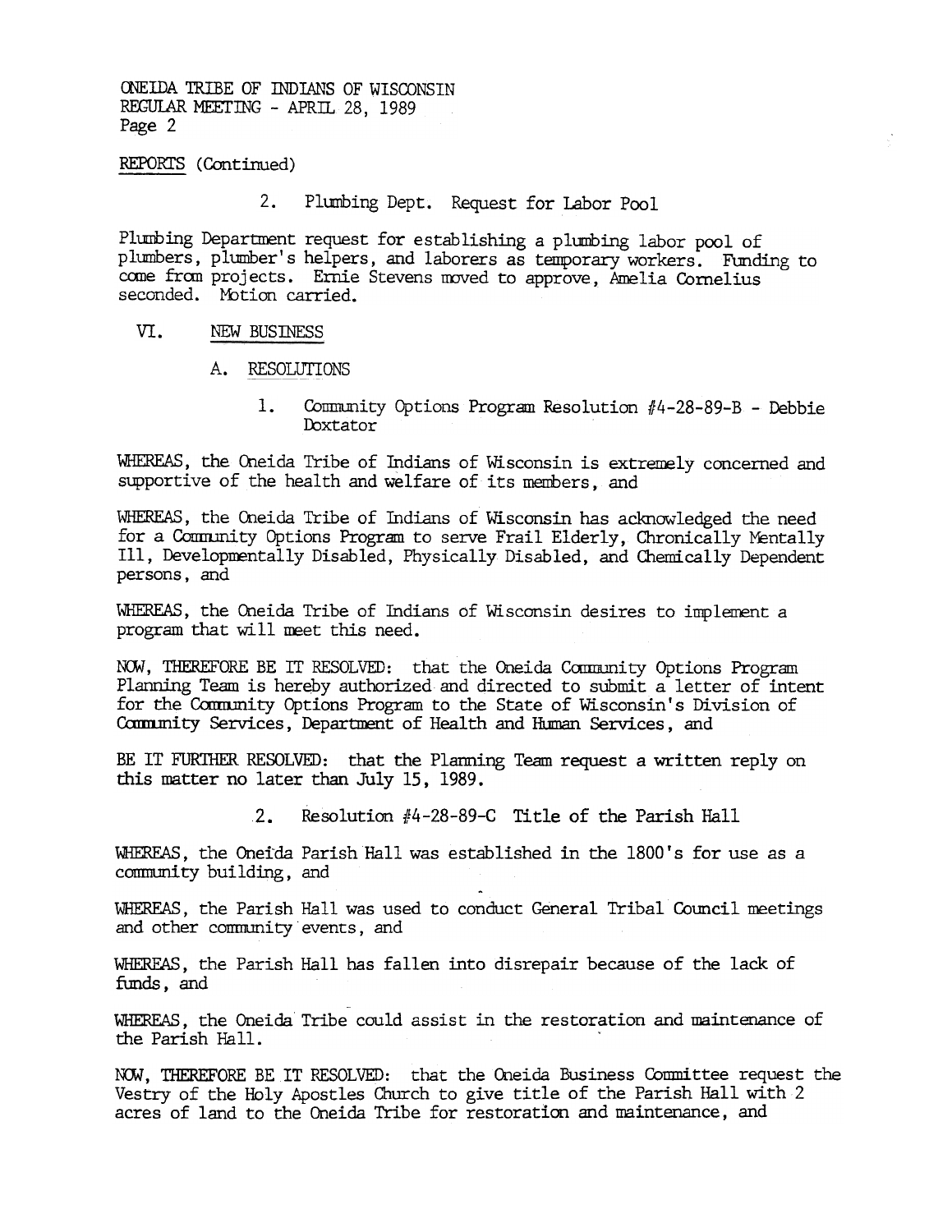ONEIDA TRIBE OF INDIANS OF WISCONSIN REGULAR MEETING - APRIL 28, 1989 Page 3

RESOLUTIONS (Continued)

BE IT FURTHER RESOLVED: that the Holy Apostle Church will retain first priority for use of the Hall on, Sundays, for funerals, and for other regularly scheduled church events.

BE IT FINALLY RESOLVED: that if the Oneida Tribe fails to restore and maintain the Parish Hall within three (3) years, that the title to the Parish Hall and the land will return to the Holy Apostle Church.

- B. REQUESTS:
	- $\mathbb{L}$ 'Mason Square Mall'' Invitation - Cancelled
	- $2.$ Name Designation for Mall - Loretta Metoxen

Amelia Cornelius moved to direct Jerry M. Hill, Bruce King and Francis Skenandore to work with Fain Inc., to formally change the name of the Mall at the Industrial site from Mason Square to a name more related to the Oneida Tribe, Ernie Stevens seconded. Motion carried.

> $3.$ Demolition of Buildings

Kathy Hughes moved to refer the demolition of the buildings at the Industrial Park to the Oneida Land Committee. Loretta Metoxen seconded. Motion carried.

> $4.$ Tribal Loan Credit Program - Chris Doxtator

Rick Hill moved to approve the Tribal Loan Credit for G. & L. Kurowski, Kathy Hughes seconded. Motion carried.

> 5. Land Committee Recommendations of 4/24/89 - Chris Doxtator

Amelia Cornelius moved to approve the recommendations for renting the Elmer Smits property, Lloyd Powless seconded. Motion carried.

Rick Hill moved to approve the residential lease to Phillip and Michelle Cornelius and to allow them to assign the lease to Associated Kellogg Bank of DePere, contingent upon all paper work being completed. Ernie Stevens seconded. Motion carried.

> $5.$ Oneida Environmental Inc. Board Recommendation by Purcell Powless

Ernie Stevens moved to accept the recommendations for the Oneida Environmental Board membership of:

Sandi Cornelius  $1)$ 

4) Loretta R. Webster

 $2)$ Leland Ninham 5) Charles F. Wheelock

 $3)$ Chris Johns

Amelia Cornelius seconded. Motion carried. Lloyd Powless abstained. Motion carried.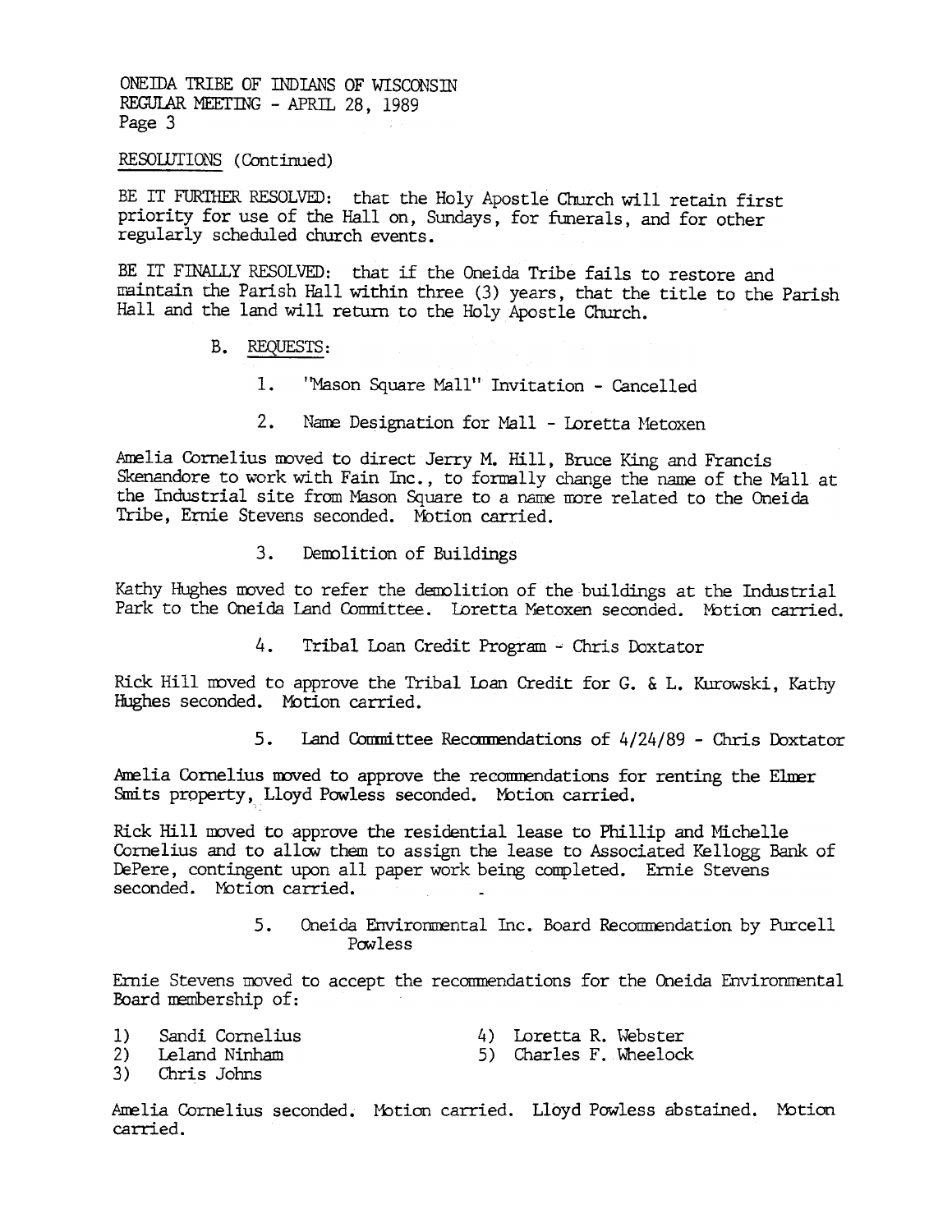ONEIDA 'IRIBE OF INDIANS OF WISOONSIN REGULAR MEETING - APRIL 28, 1989 Page 4

REQUESTS (Continued)

- 6. Bingo Pass Requests:
- 5 for National Nurses Week" Whitney Mills & 5 for Bake Sale & Raff Delphina Wheelock

Loretta Metoxen moved to approve of 5 bingo passes for Nursing Home and five for the Urban Headstart Bake Sale & Raffle. Kathy Hughes seconded. Motion carried.

] Milwaukee Meeting

Ernie Stevens moved to meet with the following organizations in Milwaukee on May 17, 1989: The American Indian Council on Alcoholism; The Indian Community School; The Indian Council on Elderly; The Milwaukee Indian Economic Development Agency; the Native American Committee; and Siggenauk. Lloyd Powless seconded. Motion carried.

> 8. Richard Powless Request

Rick Hill moved to defer for Executive Session, Ernie Stevens seconded. Motion carried.

### C. TRAVEL/VACATION

- 1. Travel: Nurcell Powless to Milwaukee, WI on May 8-12, 1989 for the 10th<br>Armual National Indian and Native American Employment and Training<br>Conference. Amelia Cornelius moved to approve, Kathy Hughes seconded.<br>
Motion ca Annual National Indian and Native American Employment and Training Conference. Amelia Cornelius moved to approve, Kathy Hughes seconded. Motion carried.
	- C. CONTRACTS/AGREEMENTS
		- Sanitary Sewer Construction

3 options presented by FmHA:

- 1 \$2m grant \$1m Loan<br>° design by July, bid by October -° Archealogical & historical clearances
- 2) two year (fiscal) phase in 2.a. \$700k grant \$1.4 m loan \$ 1m loan \$2m land loan \$300k year Tribe (\$600k total) 0 design by h1g. -Bid by Spring
- 3) three year phase in<br>\$700k FinHA (\$2.1  $FmHA$  (\$2.1m total) 1 m loan

Loretta Metoxen moved to approve recommendation  $# 2.a.$ , Kathy Hughes seconded. Motion carried.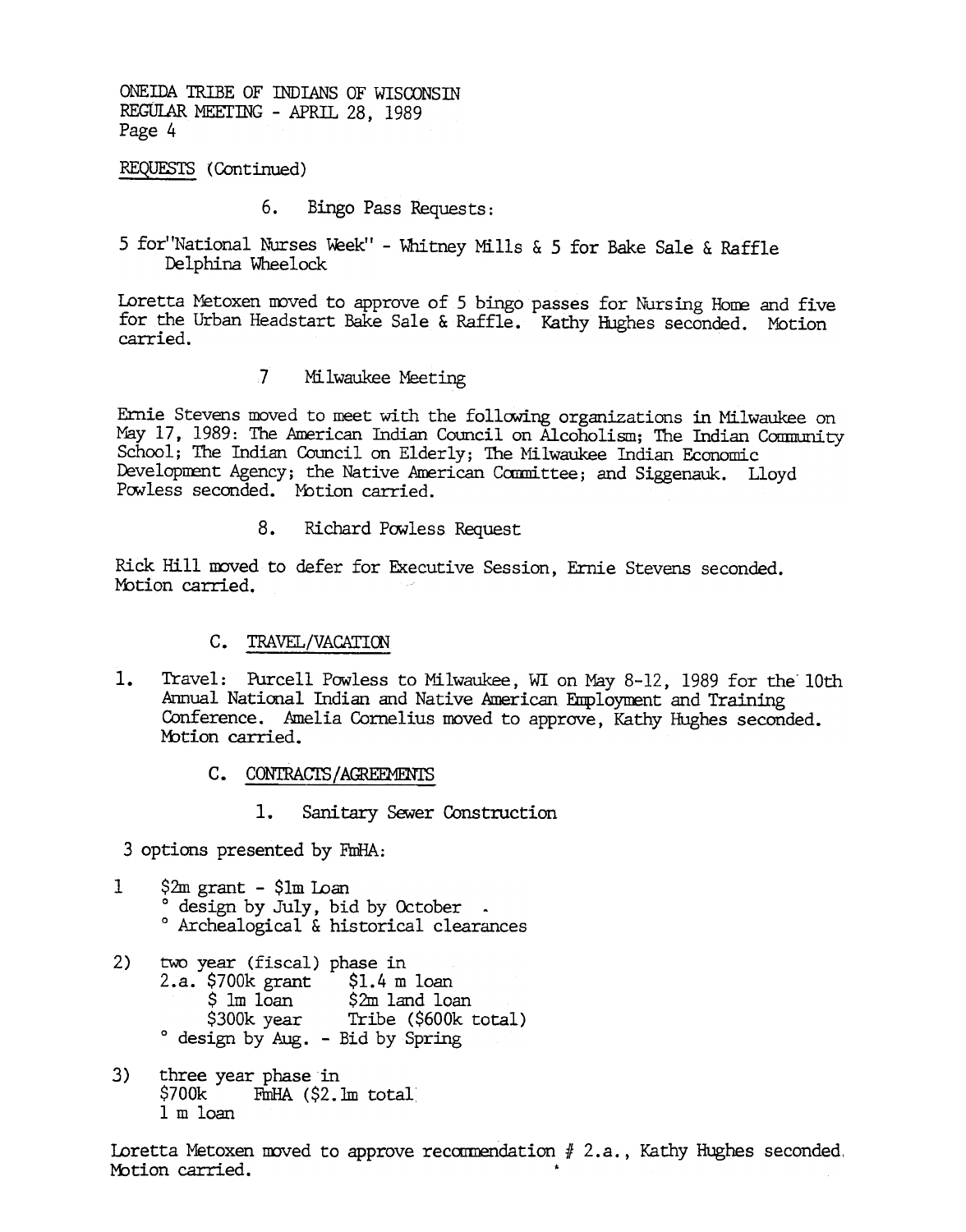ONEIDA TRIBE OF INDIANS OF WISCONSIN REGULAR MEETING - APRIL. 28, 1989 Page 5

# CONTRACTS / AGREEMENTS (Continued)

Employment Agreement with Roy B. Sloan Jr.  $2.$ 

Ohanges recommended by Ernie Stevens. Loretta Metoxen moved to approve the contract with changes made and that Article I, 1.4 be in a manual form and attached to the contract. Amelia Cornelius seconded. Motion carried.

The Bank now wants collateral for loan for the project. Discussion on obtaining the collateral. Peterson property valued at \$200,000 and Van Shingle valued at \$95,000. No action taken.

- VII. OTHER
	- 1) Garden Project Resolution Change. Resolution #4-28-89-A.

3. Cattle Project<br>The Bank now wants collateral for<br>obtaining the collateral for<br>Shingle valued at \$95,000. No acc<br>WII. <u>OTHER</u><br>1) Garden Project Resolution<br>WEEREAS, the Oneida Tribe of India<br>contracts with the Bureau of I WHEREAS, the Oneida Tribe of Indians of Wisconsin is eligible to apply for contracts with the Bureau of Indian Affairs to plan, conduct, and administer all or parts of Bureau authorized programs, under authority of Public law 93-638, and

WHEREAS, the Tribal Governing Body has determined that it wishes to exercise the contracting option and/or Purchase Order.

NOW, THEREFORE BE IT RESOLVED THAT:

- The Scope of the Plan is to conduct and administer the Tribal Horne Vegetable Garden Project.
- 2. The Tribal Chairman is authorized to negotiate and execute the Plan and any anendments thereto.
- 3. The authorities granted herein shall be effective until such time as the Tribal Governing Body takes further action by resolution.
- 4. The Tribal Governing Body shall review the plan and any amendments thereto before execution.
- 5. The proposed date for start of the contract is May 1, 1989 and shall be effective through July 31, 1989.
- BE IT FURTHER RESOLVED THAT: The Oneida Tribe wishes to expend  $$4,500.00$  as outlined in pre-existing budget authorization from the Bureau of Indian Affairs.

Kathy Hughes moved to adopt the resolution changing amount from \$2,000 to \$4,500. Loretta Metoxen seconded. Motion carried..